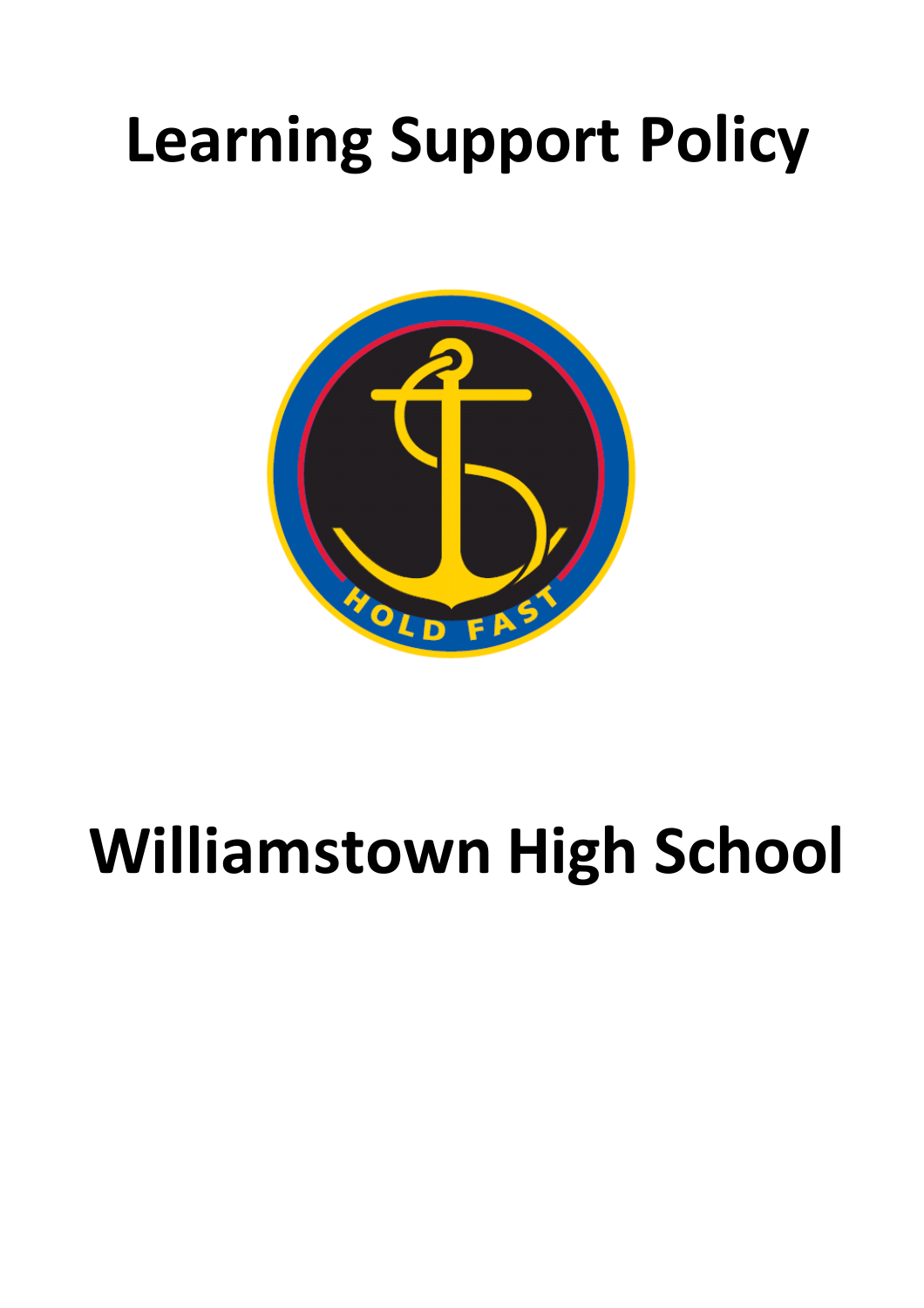# **CONTENTS:**

- 1. Rationale pg. 3<br>2. Purpose pg. 3 2. Purpose 3. Implementation pg. 3 4. Specific procedures pg. 6<br>5. Evaluation and review pg. 7 5. Evaluation and review pg. 7<br>6. Definitions and references pg. 7
- 6. Definitions and references pg. 7<br>
7. Consultative process pg. 8
- 7. Consultative process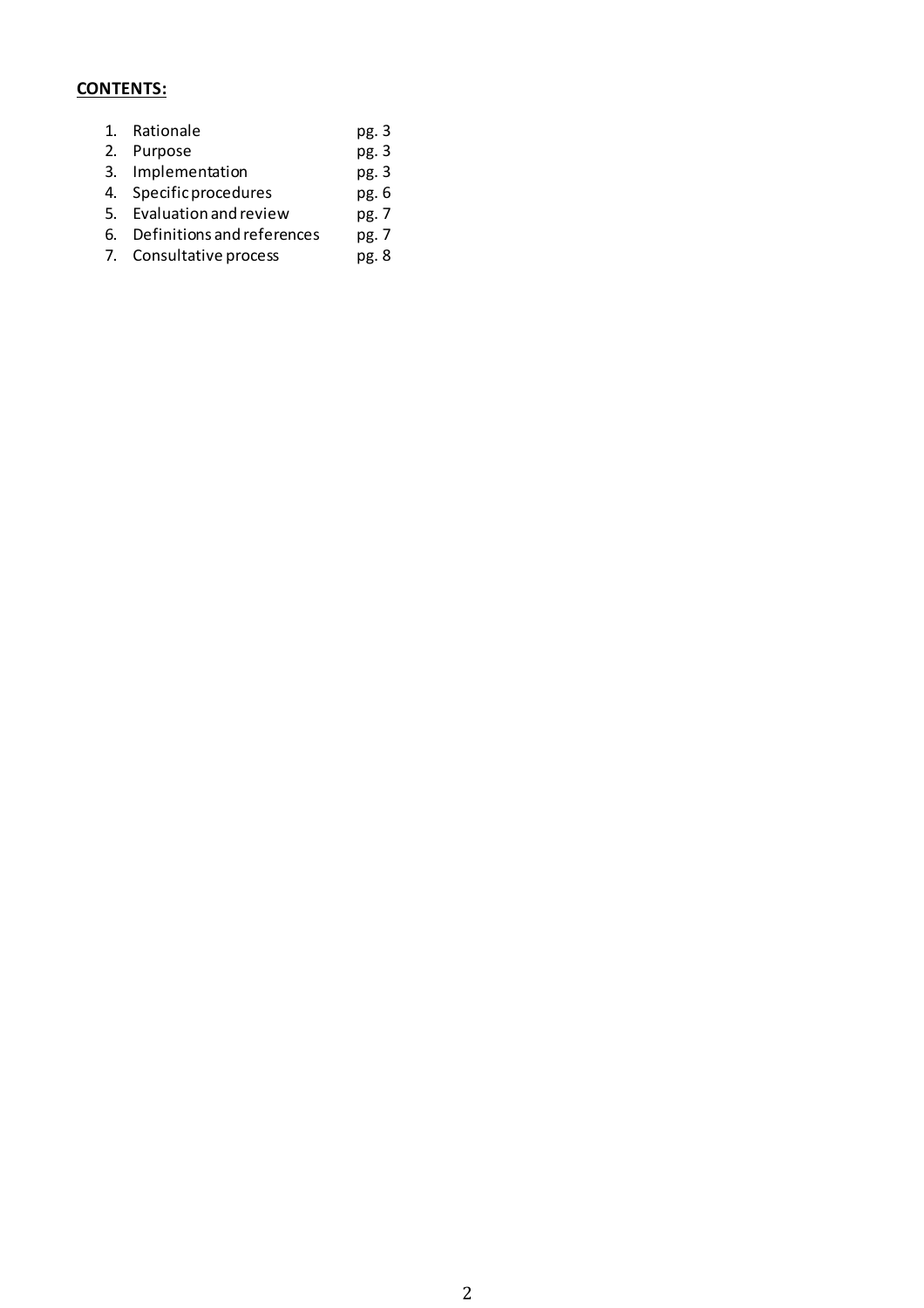A Williamstown High School education provides a dynamic learning culture that promotes integrity, innovation and the individual. As a school community we value:

- Excellence and creativity in our achievements and ambitions.
- Integrity and honesty in our actions and relationships.
- Diversity in our curriculum, in each other and in our community.
- Strong and open communication between our school and our homes, and betwe en our teachers, our students and our families.
- A commitment to social justice and a passion to protect and improve our environment and our community.

# **1. RATIONALE**

Williamstown High School values individual students. The School strives to support every student in their endeavor to achieve and recognises that some students will need extra assistance to do this. For this reason, the School has an inclusive support framework that enables all students to access the curriculum at their point of need.

Under section 32 of the *Disability Discrimination Act* 1992, education providers must comply with the *Disability Standards for Education* 2005. The Standards seek to ensure that students with disability can access and participate in education on the same basis as other students. To comply with the Standards, education providers must make 'reasonable adjustments' to accommodate a student with a disability.

Williamstown High School has a focus on growth for all students, irrespective of their entry point to learning. The school aims to celebrate the achievement of all students, at all levels.

# **2. PURPOSE**

This policy ensures that all students requiring additional learning support are given the appropriate supports to access the curriculum. It provides guidance to the Williamstown High School Community as to what supports can be offered in order to ensure the achievement of positive learning outcomes.

# **3. IMPLEMENTATION**

## **3.1 Students who will be supported by this policy include:**

- Students with a diagnosed learning need who are funded through the Department of Education and Training
- Students with a diagnosed learning need who are *not*funded through the Department of Education and Training
- Students who are identified as two years or more below in Literacy and/or Numeracy
- Students who are eligible for 'out of home care' support through the Department of Education and Training, and the Department of Health and Human Services
- Students who have had significant absences or disrupted learning
- Any students who are identified as benefitting from a targeted learning approach
- Students who are identified as Aboriginal and/or Torres Strait Islander

Students covered by the learning support policy will be considered to have '*Additional Educational Needs'.*

## **3.2 What is meant by the term** *'Additional Educational Needs'***(AEN)?**

Students will be considered to have an '*Additional Educational Need'* if they have been assessed by an external provider and diagnosed as having difficulties with their learning, or, if they are identified within the school as being two or more years below the expected achievement level in literacy or numeracy for their age or year level.

An '*Additional Educational Need'*may be due to a number of reasons including, but not limited to:

- Physical disability (e.g. blindness, Cerebral Palsy)
- Learning disability (e.g. Dyslexia, Language Processing Disorder, Autism Spectrum Disorder)

# **3.3 Supports Offered**

Support strategies that may be provided include, but are not limited to:

- Differentiated work
- Modified assessment and programs at years 7 to 10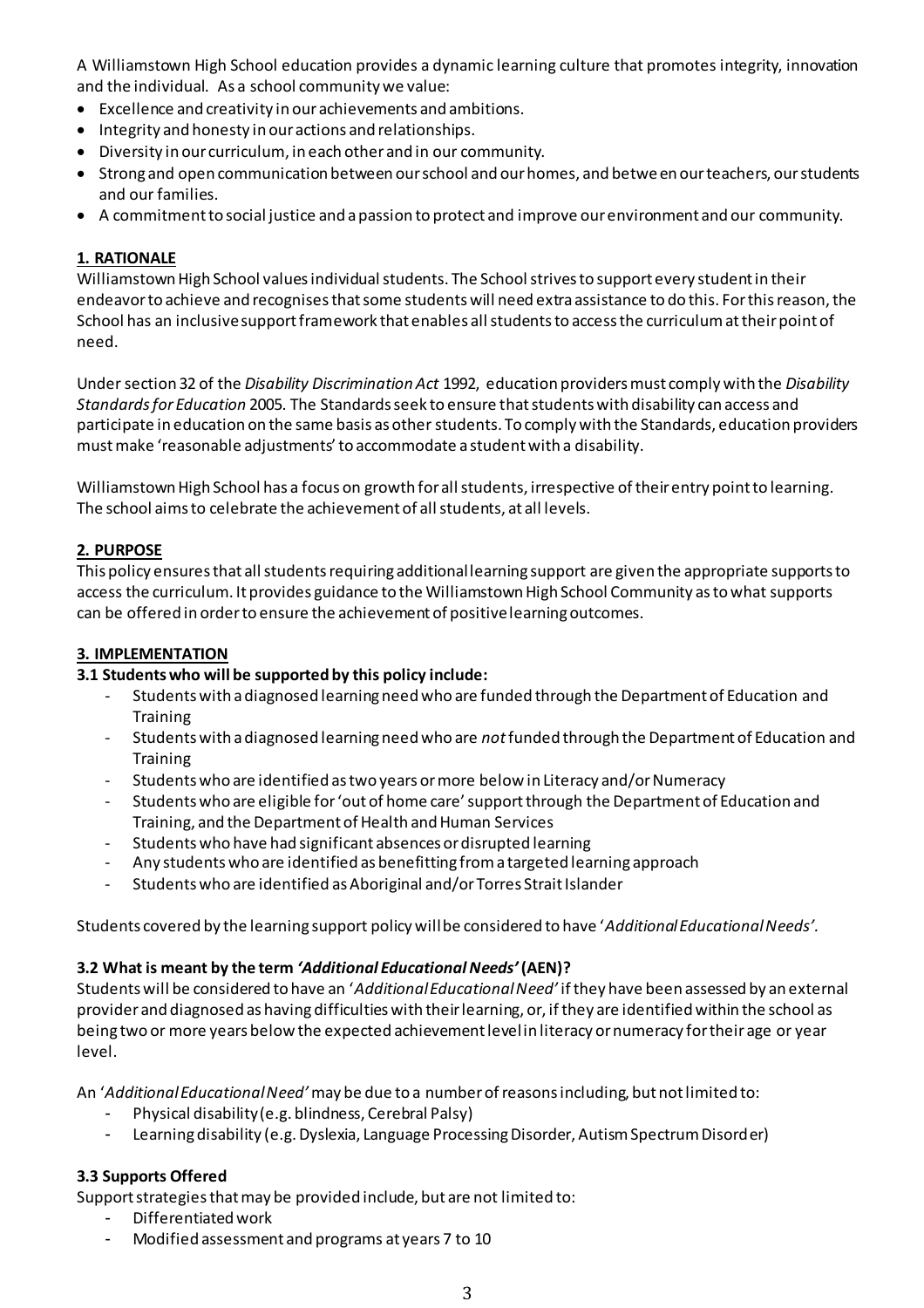- Educational Support Plans
- Individual Learning Plans and Programs
- Student Support Group meetings
- Parent liaison meetings
- Modified timetable (withdrawal from certain subjects)
- Flexible examination conditions (based on advice from the VCAA Special Provisions for senior students, or NAPLAN guidelines for junior students)
- Withdrawal from class for targeted interventions
- Counselling with the Student Wellbeing Coordinators
- In-class support from specialist integration aides (dependent on funding)

Support strategies offered will be decided by the *Additional Educational Needs Coordinator* at the relevant campus, in consultation with others, including but not limited to, the *Student Welfare Coordinator, Assistant Principals, classroom teachers*, the *Student Support Group*, *Differentiation Leading Teacher*, the *student*, and *parents/guardians*.

# **3.4 Staff support**

Members of staff at the school provide support to students with *Additional Educational Needs*, in line with the staff member's role, and the students' specific needs. The descriptors below outline responsibility for supporting students with *Additional Educational Needs*:

## 3.4.1 Assistant Campus Principal:

The *Assistant Campus Principals* will consult with the *Additional Education Needs Coordinator* and/or the *Student Welfare Coordinator*to support all aspects of the implementation of the *Learning Support Policy.* The *Assistant Campus Principal's*role will include, but is not limited to:

- Management and organisation of timetables for modified programs and/or integration aides
- Overseeing and supporting the compilation of applications for DET funding
- Ensuring Student Support Group meetings are conducted with relevant parties
- Ensuring that Individual Learning Plans are written for the students who need this level of support.

## 3.4.2 Differentiation Leading Teacher:

The *Differentiation Leading Teachers* will monitor students with *Additional Education Needs* and work closely with the *Additional Educational Needs Coordinators* to ensure students are receiving the supports necessary for their learning. The *Differentiation Leading Teacher's*role will include, but is not limited to:

- Conducting Professional Development sessions that demonstrate best practice in teaching and learning; training and educating staff in regards to differentiation strategies, learning modifications, *Educational Support Plans, Individual Learning Plans*, and general curriculum delivery, and supporting staffto implement these
- Working with CAT leaders to build staff understanding of, and capacity for, differentiation
- Promoting professional development opportunities to staff that will improve their teaching skills
- Organising and leading *Student Support Group* meetings for students who require this support
- Acting as a point of reference for the *Additional Education Needs Coordinators*to receive support, and to communicate general staff needs
- Assisting and supporting the development of *Individual Learning Plans*

# 3.4.3 Additional Education Needs Coordinator (Pasco):

The *Additional Educational Needs Coordinator* will act as the initial point of reference for families, teachers and students in regards to the provision of additional learning supports. The *Additional Educational Needs Coordinator's*role will include, but is not limited to:

- Ensuring an appropriate level of support is provided to students each year, according to their needs
- Creating, reviewing and updating *Educational Support Plans*for identified students requiring support
- Communicating with students and parents throughout the year in regards to students' needs and progress
- Supporting the *Differentiation Leading Teacher*to ensure *Student Support Group* meetings are organised for students who require this support
- Initiating decisions regarding modification of assessment conditions for internally assessed components of VCE, VCAL and VET courses and internal assessments for years 10 - 12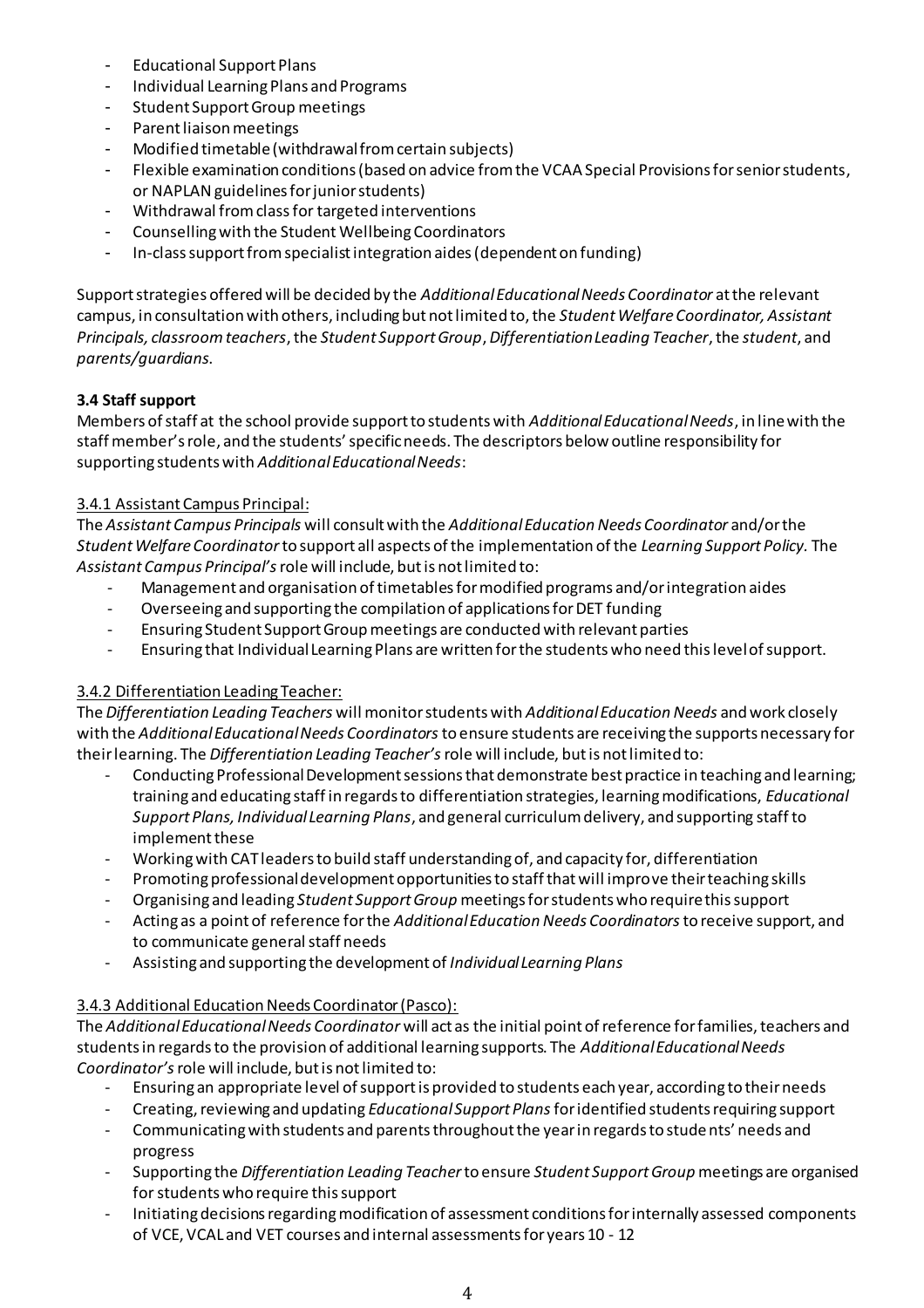- Applying for special consideration for externally assessed VCE examinations, and communication with parents in regards to these applications

# 3.4.4 Additional Education Needs Coordinator (Bayview):

The *Additional Educational Needs Coordinator*will act as the initial point of reference for families, teachers and students in regards to the provision of additional learning supports. The *Additional Educational Needs Coordinator's*role will include, but is not limited to:

- Ensuring an appropriate level of support is provided to students each year, according to their needs
- Creating, reviewing and updating *Educational Support Plans*for identified students requiring support
- Communicating with students and parents throughout the year in regards to students' needs and progress
- Supporting the *Differentiation Leading Teacher*to ensure *Student Support Group* meetings are organised for students who require this support
- Initiating decisions regarding modification of assessment conditions for internally assessed assessments for years 7 - 9
- Working with the *Transition Coordinator*to ensure that new year 7 students with an *Additional EducationalNeed* are identified and supported in their transition to high school

# 3.4.5 Homegroup Teacher:

The Homegroup Teacher's role will include, but is not limited to:

- Providing day-to-day pastoral support
- Communicating with classroom teachers regarding the needs and progress of students
- Being an integral part of the *Student Support Group* (where appropriate)
- Acting as the first point of contact for parents regarding pastoral issues

# 3.4.6 Classroom teacher:

The Classroom Teacher's role will include, but is not limited to:

- Being the contact for parent concerns regarding student achievement
- Modifying or differentiating curriculum and classroom environments in line with information in the student's *Educational Support Plan* and *Individual Learning Plan(s)*
- Communicating with the *Additional Education Needs Coordinator*regarding individual student progress on a regular basis
- Completing the section of the *Individual Learning Plan* pertaining to their subject

As with all students, any student with an *AdditionalEducational Need* will also be supported by the *Student Welfare Coordinators, Student Management Leaders* and the *Student Engagement* and *Wellbeing Leading Teachers.*

## **4. SPECIFIC PROCEDURES**

# **4.1 Identifying students with 'Additional Educational Needs':**

*S*tudents are referred by one of the following means:

- Department of Education and Training assessment
- Transition information from primary schools
- Metacognition testing
- Visiting Teacher referral\*
- Teacher referral\*
- Parent referral\*

\*Referrals will act as a prompt for the possibility of testing to be investigated but do not guarantee that the student will be considered to have an *Additional Educational Need*.

Students who are funded under the *Program for Students with Disabilities* will receive a higher level of targeted support for their learning.

Students who are identified as having a diagnosed learning difficulty (by an external provider), but are not funded under the *Program for Students with Disabilities* will receive support according to their need, as identified by the student, teachers and parents/guardians.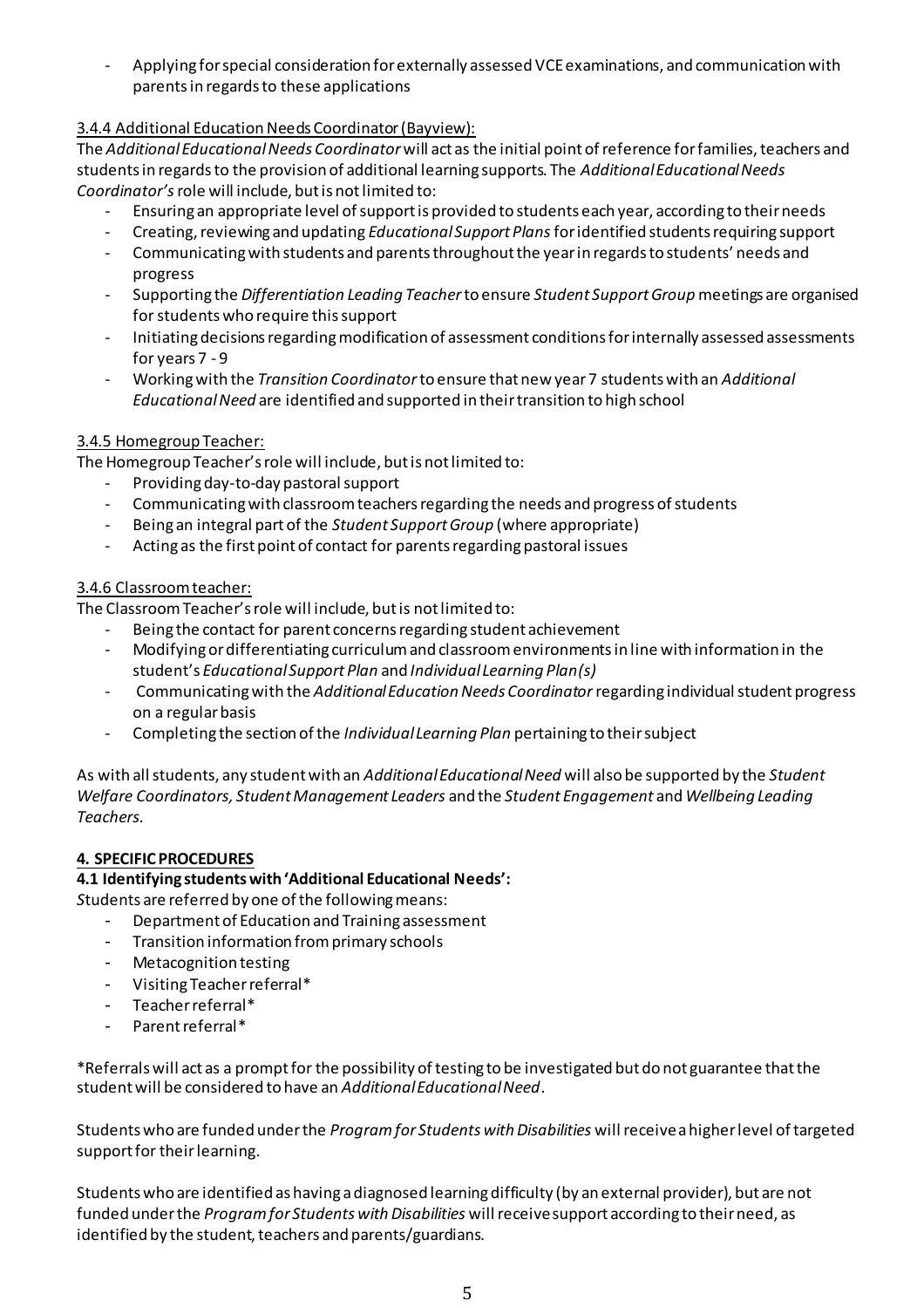## **4.2 Differentiation**

Differentiation involves changes to the delivery of the core curriculum to allow all students to reach their full potential in that curriculum area. It is expected that work within classes is appropriately differentiated to cater for the needs of a wide range of interests and abilities.

Students with *Additional Educational Needs* will normally be assessed against the same standards as other students in their class but may receive differentiated support to reach their full potential through adjustments to process, content, product or learning environment.

Differentiation support offered may include, but is not limited to:

- Extension of time to complete work
- Instruction or content broken up into smaller pieces for delivery
- Reduction in the amount of work given
- Work or instructions presented differently
- Scaffolded supports to assist with accessing assessment; e.g. page of helpful notes

#### **4.3 Special Assessment Considerations**

Some students may require special conditions in which to sit assessed tasks in order to give them equal opportunity to demonstrate their understanding and skills. Special provisions which may be provided include:

- Use of a laptop computer
- Use of a scribe
- Additional time
- A note taker during reading time
- A clarifier
- A separate room
- Rest breaks

At the VCE level, the school will grant special considerations for internally assessed work in line with the guidelines published by the *Victorian Curriculum and Assessment Authority (VCAA)* and will apply these as far as possible in internal assessment. Special consideration for *Victorian Certificate of Education (VCE)* exams willbe applied for by the Pasco Campus *Additional Educational Needs Coordinator*, and will be implemented according to advice from the VCAA.

Special consideration at years 7 – 10 will be implemented in line with the expected allowances at VCE level.

#### **4.4 Modified Programs**

Students who are identified as working two or more years below the expected level will be provided with an *Individual Learning Plan* which may incorporate modified learning activities and assessment tasks.

#### **4.5 Exemption from core curriculum subjects**

All students will be supported to access the subjects of their choice. Under exceptional circumstances a student may be given an exemption from a subject which may be deemed particularly problematic for the student given their individual circumstances. Valid reasons for the removal include, but are not limited to, physical disability, learning impairment and emotional stressors.

A student will be identified as needing to be withdrawn from a core curriculum subject by a referral to the *AdditionalEducational Needs Coordinator* or the *Student Welfare Coordinator*. The decision to exempt a student from a core curriculum subject will be made by the *Student Support Group* in consultation with specialist support staff as appropriate. In making the decision consideration will be given to how the time will be utilised by the student to work towards previously identified educational goals.

#### **4.6 Reporting**

Where a student has followed a *modified program* this will be indicated on their end of semester reports by an asterisk next to their achievement level. The result for assessment tasks will indicate how well the student performed on their modified tasks, rather than how well they performed compared to the standard program requirements.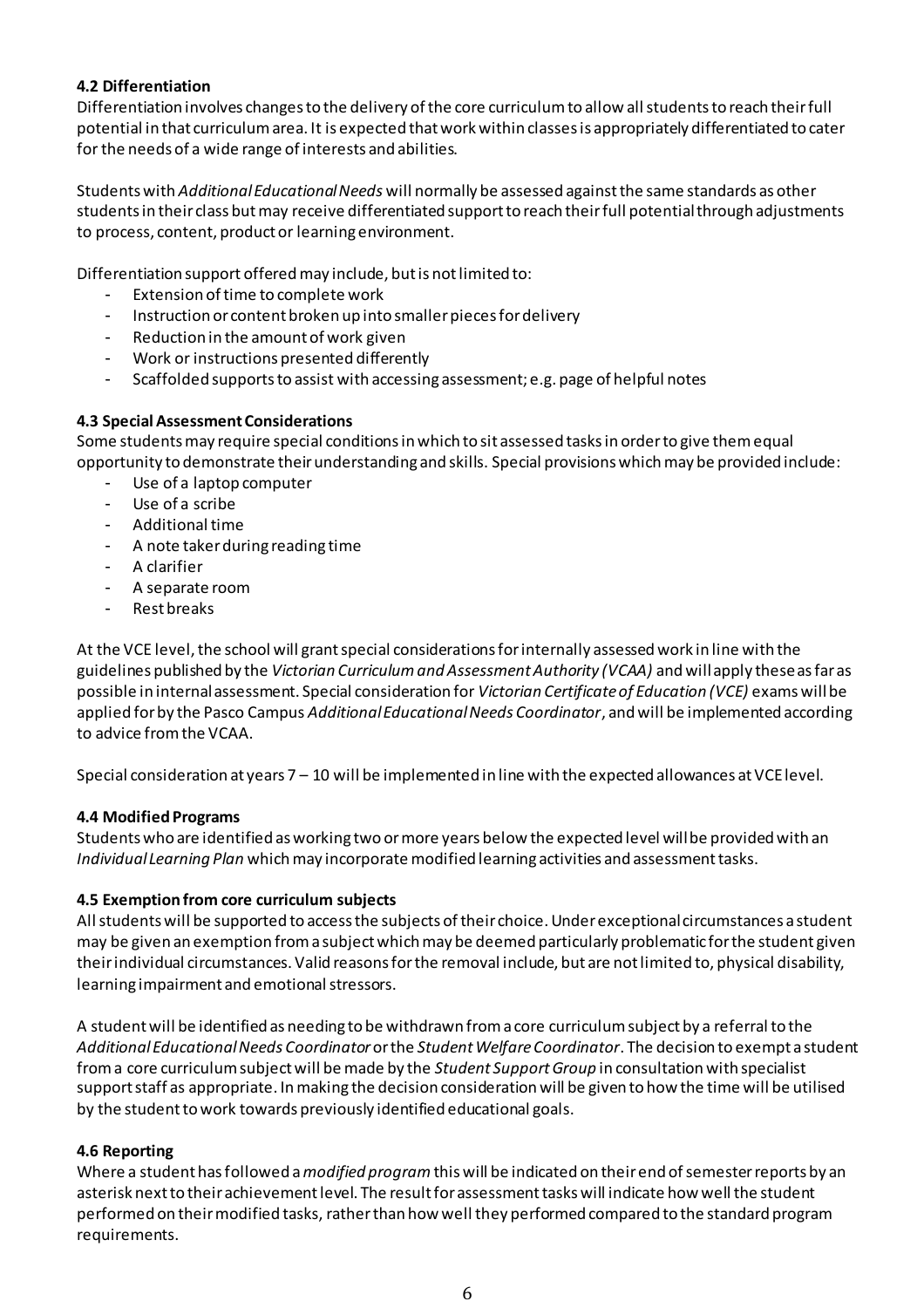# **4.7 External support**

It is expected that parents will provide additional support for student learning and consider suggestions from the school for student development. This may include, but is not limited to:

- Tutoring
- Educational Assessment
- Organisational support
- Regular communication with the school as to student progress, concerns etc.

# **5. EVALUATION AND REVIEW**

This policy will be reviewed by School Council in December 2019, in line with our three-year review cycle.

# **6. DEFINITIONS AND REFERENCES**

## **6.1 Definitions:**

## 6.1.1 Education Support Plans (ESPs)

All students with a diagnosed *Additional Educational Need* will have an *Education Support Plan* produced and distributed to teachers that includes:

- Background information
- Student strengths
- Student difficulties
- Suggested strategies for supporting student learning
- Necessary modifications to environment, curriculum tasks, or assessment
- Student personal statement of needs
- Academic and social goals

*Education Support Plans* will be updated by the *Additional Educational Needs Coordinator* at the beginning of each school year, and reviewed at the end of each school year, following feedback from the previous year's teachers, parents, and the student themselves.

## 6.1.2 Individual Learning Plans (ILPs)

An *Individual Learning Plan* is a working document used to outline the educational goals, teaching and learning strategies, and/or curriculum adjustments for a student. This plan is developed by the classroom teacher for their subject, in consultation with others, including but not limited to, the *Differentiation Leading Teacher*, *parents/guardians*, other *subject teachers*, the *Additional Educational Needs Coordinator* and the *student*.

A literacy and/or numeracy *Individual Learning Plan* will be developed for students who received DET PSD funding. These will be reviewed on a regular basis. *Individual Learning Plans* may be developed in other subjects, dependent on individual student needs.

All students who are funded under the *Program for Students with Disabilities* will have an *Individual Learning Plan* developed for core subjects, and any additional subjects as necessary. This *Individual Learning Plan* will include short-term SMART goals, expected learning outcomes, and will outline additional at-home supports.

Students who are not funded under the *Program for Students with Disabilities*, but are identified as being 2 or more years below the expected level in literacy and/or numeracy for their age and year level will have an *Individual Learning Plan* developed for English and/or Maths. This document will outline possible teaching and learning strategies, curriculum adjustments, and/or short and long term learning goals. These documents, while being developed for English and Maths, may also be referred to by teachers of other subjects.

## 6.1.3 Student Support Group (SSG)

A *Student Support Group* is a consultative group, formed to provide support for individual students who are deemed of significant need, in order to ensure that their learning needs are being catered for. This group is instrumental in developing Individual Learning Plans and making decisions about the short and long term goals for the student. The *Student Support Group* may be comprised of one or more of the following:

- The student
- Student's parents/guardians
- Differentiation Leading Teacher